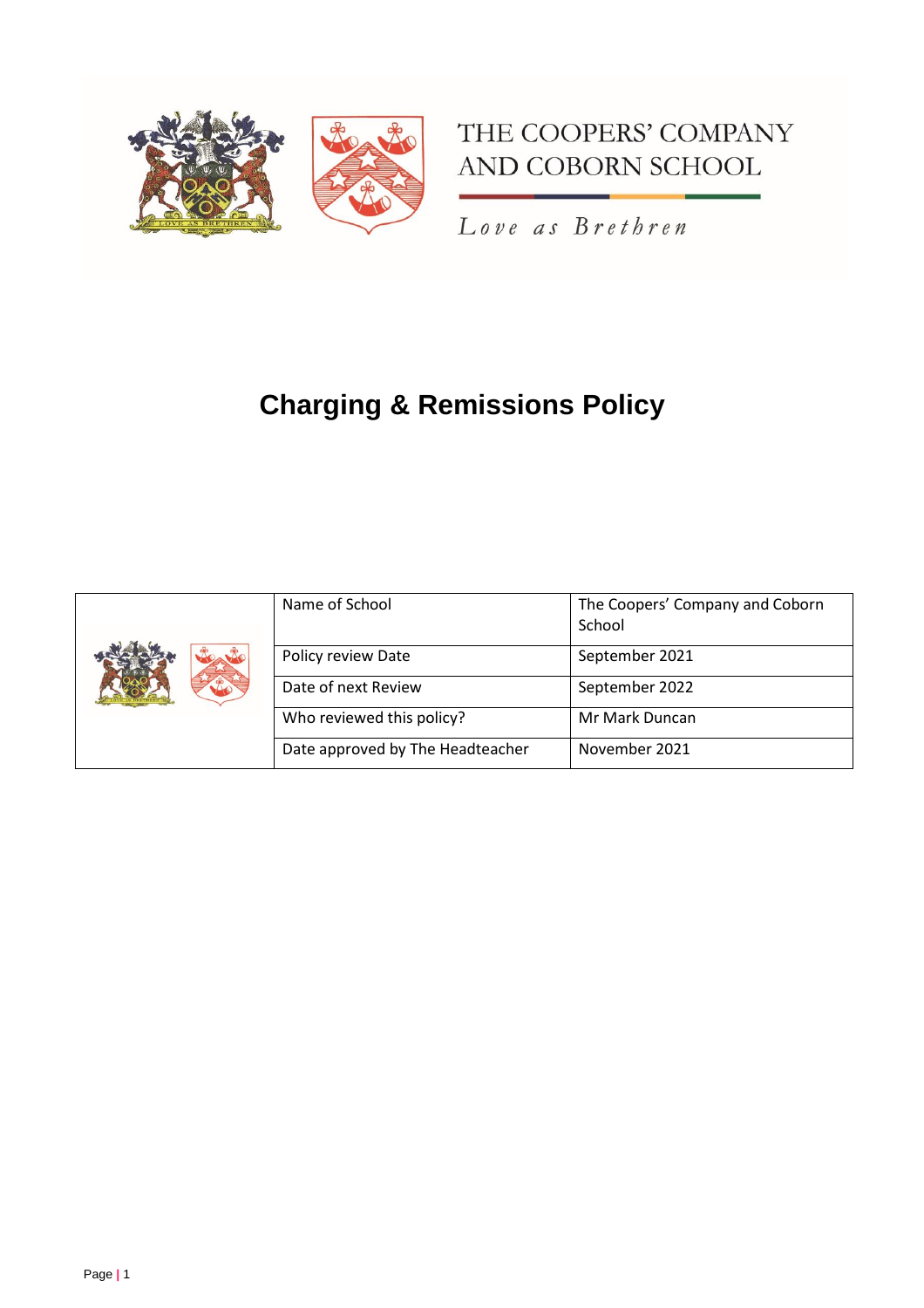# **Contents**

# <span id="page-1-0"></span>**1. Aims**

Our school aims to:

- Have robust, clear processes in place for charging and remissions
- Clearly set out the types of activity that can be charged for and when charges will be made

# <span id="page-1-1"></span>**2. Legislation and guidance**

This policy is based on advice from the Department for Education (DfE) on [charging for school activities](https://www.gov.uk/government/publications/charging-for-school-activities) and [the Education Act 1996,](http://www.legislation.gov.uk/ukpga/1996/56/part/VI/chapter/III) sections 449-462 of which set out the law on charging for school activities in England. Academies are required to comply with this Act through their funding agreements.

This policy complies with our funding agreement and articles of association.

# <span id="page-1-2"></span>**3. Definitions**

- **Charge**: a fee payable for specifically defined activities
- **Remission**: the cancellation of a charge which would normally be payable

# <span id="page-1-3"></span>**4. Roles and responsibilities**

### **4.1 The governing board**

The governing board has overall responsibility for approving the charging and remissions policy, but can delegate this to a committee, an individual governor or the headteacher.

The governing board also has overall responsibility for monitoring the implementation of this policy.

Responsibility for approving the charging and remissions policy has been delegated to the Finance & Strategy Committee.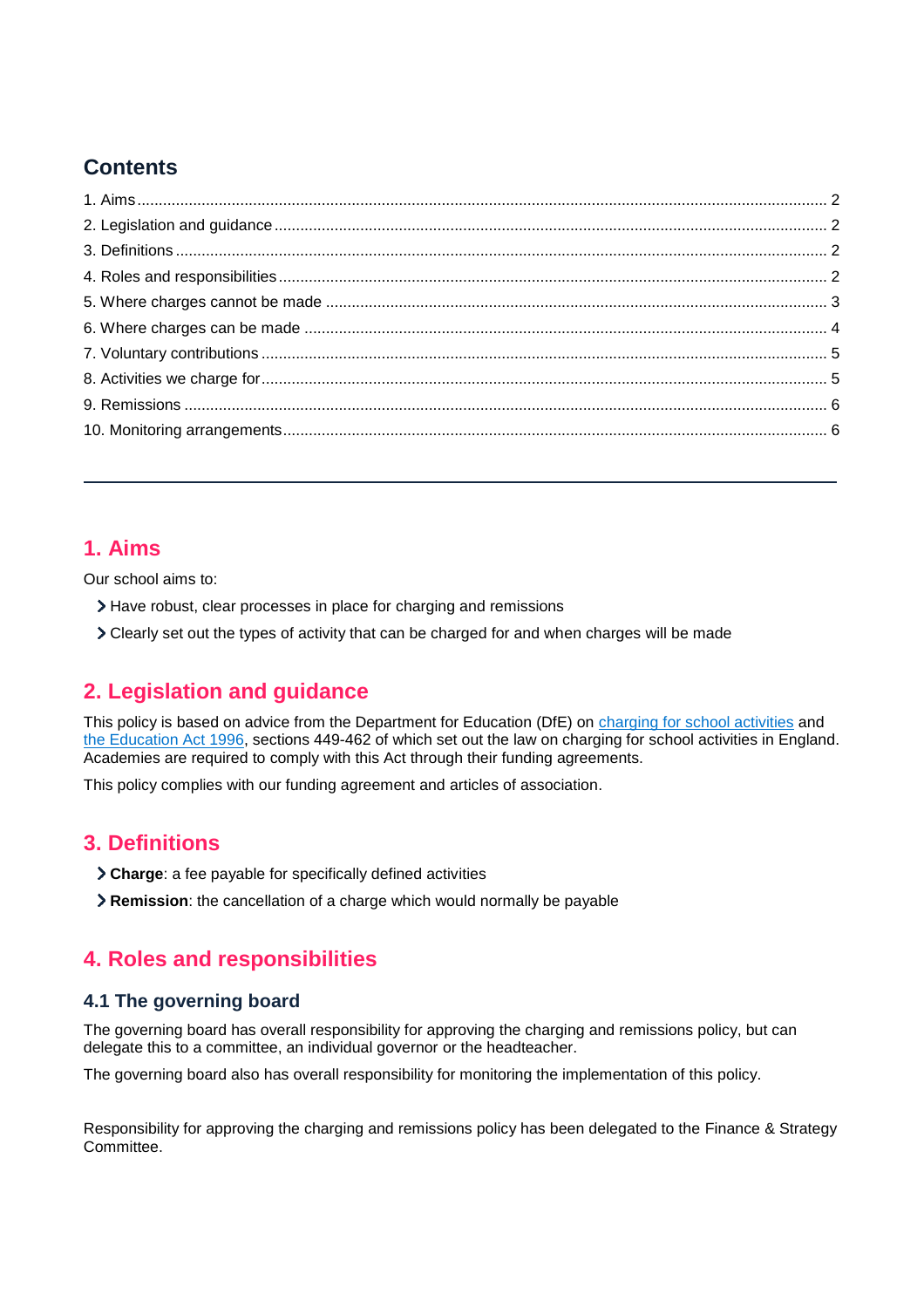## **4.2 Headteachers**

The headteacher is responsible for ensuring staff are familiar with the charging and remissions policy, and that it is being applied consistently.

### **4.3 Staff**

Staff are responsible for:

- Implementing the charging and remissions policy consistently
- Notifying the headteacher of any specific circumstances which they are unsure about or where they are not certain if the policy applies

The school will provide staff with appropriate training in relation to this policy and its implementation.

### **4.4 Parents**

Parents are expected to notify staff or the headteacher of any concerns or queries regarding the charging and remissions policy.

## <span id="page-2-0"></span>**5. Where charges cannot be made**

Below we set out what we **cannot** charge for:

### **5.1 Education**

- > Admission applications
- Education provided during school hours (including the supply of any materials, books, instruments or other equipment)
- Education provided outside school hours if it is part of:
	- The national curriculum
	- A syllabus for a prescribed public examination that the pupil is being prepared for at the school
	- Religious education
- Instrumental or vocal tuition, for pupils learning individually or in groups, unless the tuition is provided at the request of the pupil's parent
- Entry for a prescribed public examination if the pupil has been prepared for it at the school
- Examination re-sit(s) if the pupil is being prepared for the re-sit(s) at the school

### **5.2 Transport**

- Transporting registered pupils to or from the school premises, where the local authority has a statutory obligation to provide transport
- Transporting registered pupils to other premises where the governing board or local authority has arranged for pupils to be educated
- Transport that enables a pupil to meet an examination requirement when he or she has been prepared for that examination at the school
- Transport provided in connection with an educational visit –(please also see section 7)

#### 5.3 **Residential visits** -–(please also see section 7)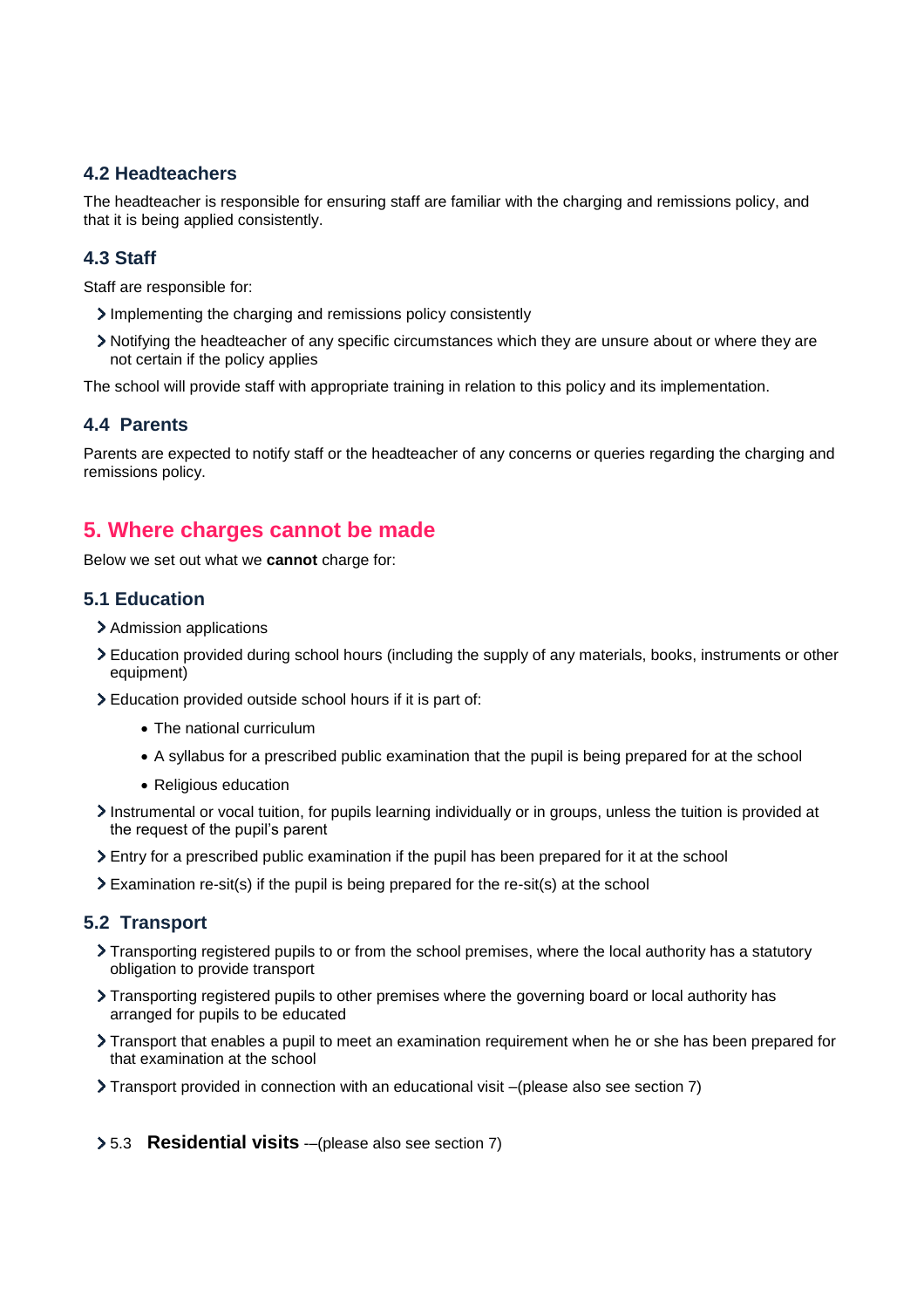- Education provided on any visit that takes place during school hours
- Education provided on any visit that takes place outside school hours if it is part of:
	- The national curriculum
	- A syllabus for a prescribed public examination that the pupil is being prepared for at the school
	- Religious education
	- Supply teachers to cover for those teachers who are absent from school accompanying pupils on a residential visit

# <span id="page-3-0"></span>**6. Where charges can be made**

Below we set out what we **can** charge for:

#### **6.1 Education**

- Any materials, books, instruments or equipment, where the child's parent wishes him or her to own them
- Optional extras (see section 6.2)
- Music and vocal tuition, in limited circumstances (see section 6.3)
- Certain early years provision
- Community facilities
- Examination re-sit(s) if the pupil is being prepared for the re-sit(s) at the school **and** the pupil fails, without good reason, to meet any examination requirement for a syllabus

### **6.2 Optional extras**

We are able to charge for activities known as 'optional extras'. In these cases, schools can charge for providing materials, books, instruments or equipment. The following are optional extras:

Education provided outside of school time that is not part of:

- The national curriculum
- A syllabus for a prescribed public examination that the pupil is being prepared for at the school
- Religious education
- Examination entry fee(s) if the registered pupil has not been prepared for the examination(s) at the school
- Transport (other than transport that is required to take the pupil to school or to other premises where the local authority or governing board has arranged for the pupil to be provided with education)
- Board and lodging for a pupil on a residential visit
- Extended day services offered to pupils (such as breakfast clubs, after-school clubs, tea and supervised homework sessions)

When calculating the cost of optional extras, an amount may be included in relation to:

- Any materials, books, instruments or equipment provided in connection with the optional extra
- > The cost of buildings and accommodation
- > Non-teaching staff
- Teaching staff engaged under contracts for services purely to provide an optional extra (including supply teachers engaged specifically to provide the optional extra)
- The cost, or an appropriate proportion of the costs, for teaching staff employed to provide tuition in playing a musical instrument, or vocal tuition, where the tuition is an optional extra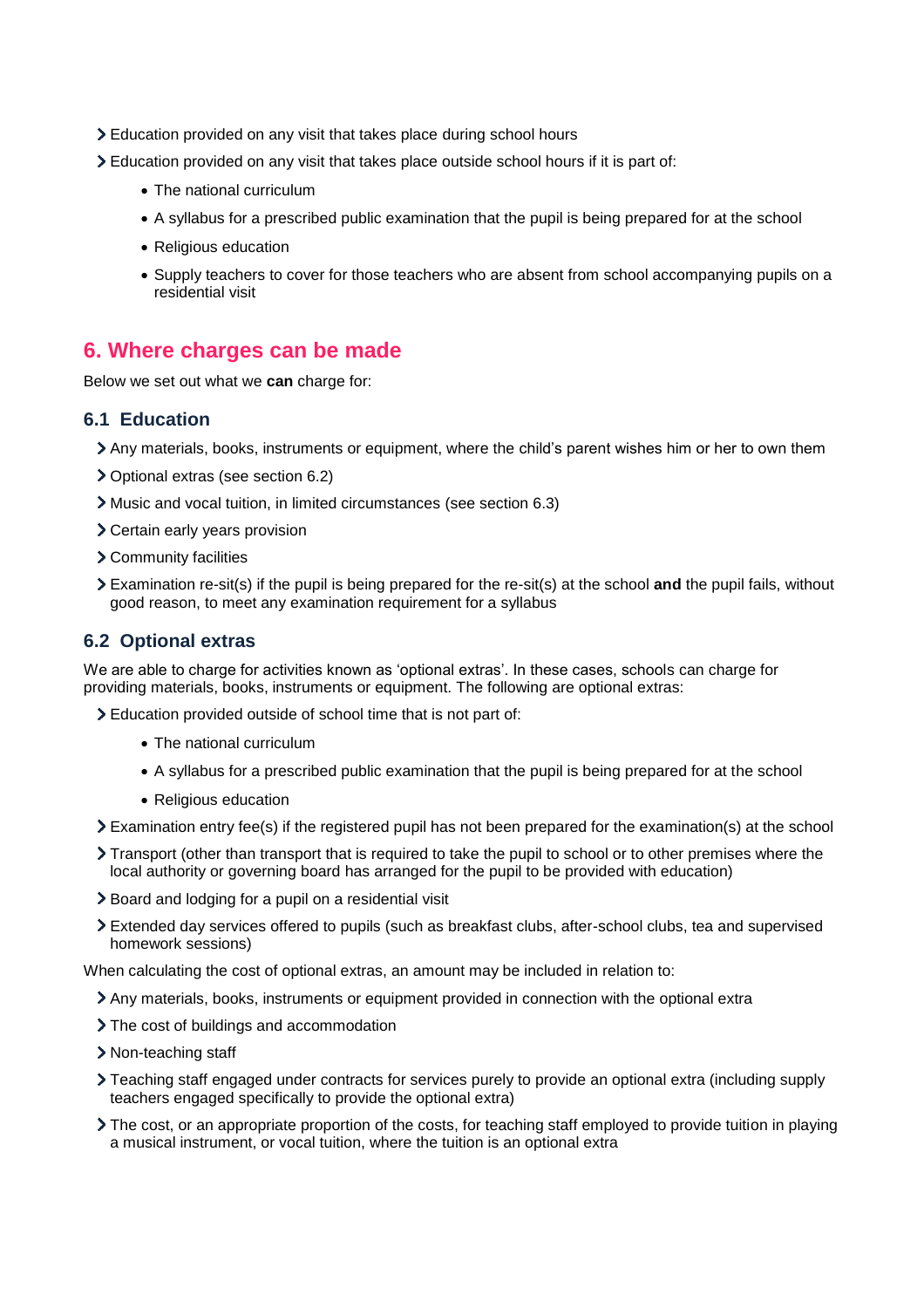Any charge made in respect of individual pupils will not be greater than the actual cost of providing the optional extra activity, divided equally by the number of pupils participating.

Any charge will not include an element of subsidy for any other pupils who wish to take part in the activity but whose parents are unwilling or unable to pay the full charge.

In cases where a small proportion of the activity takes place during school hours, the charge cannot include the cost of alternative provision for those pupils who do not wish to participate.

Parental agreement is necessary for the provision of an optional extra which is to be charged for.

#### **6.3 Music tuition**

Schools can charge for vocal or instrumental tuition provided either individually or to groups of pupils, provided that the tuition is provided at the request of the pupil's parent.

Charges may not exceed the cost of the provision, including the cost of the staff giving the tuition.

Charges cannot be made:

- If the teaching is an essential part of the national curriculum
- If the teaching is provided under the first access to the Key Stage 2 instrumental and vocal tuition programme
- For a pupil who is looked after by a local authority

#### **6.4 Residential visits**

We can charge for board and lodging on residential visits, but the charge must not exceed the actual cost.

### <span id="page-4-0"></span>**7. Voluntary contributions**

As an exception to the requirements set out in section 5 of this policy, the school is able to ask for voluntary contributions from parents to fund activities during school hours which would not otherwise be possible.

Some activities for which the school may ask parents for voluntary contributions include:

School educational visits, sports activities, transport to venues, entry costs, insurance and cover costs.

#### **There is no obligation for parents to make any contribution, and financial support is available for any families in need.**

If the school is unable to raise enough funds for an activity or visit then it will be cancelled.

### <span id="page-4-1"></span>**8. Activities we charge for**

The school will charge for the following optional activities to cover the cost of items only:

Art Sketch Book - £10 in Year 7 only

Condiments used in Food Technology Lessons - £25 in Year 7 only

Lockers - £30 a year

Printer Credit – Year 7 students are given £5 credit in Year 7 and may top this up where necessary

Rugby Club Membership – Year 7 membership £35

For regular activities, the charges for each activity will be determined by The Head of Finance and reviewed in June each year. Parents will be informed of the charges for the coming year in July each year.